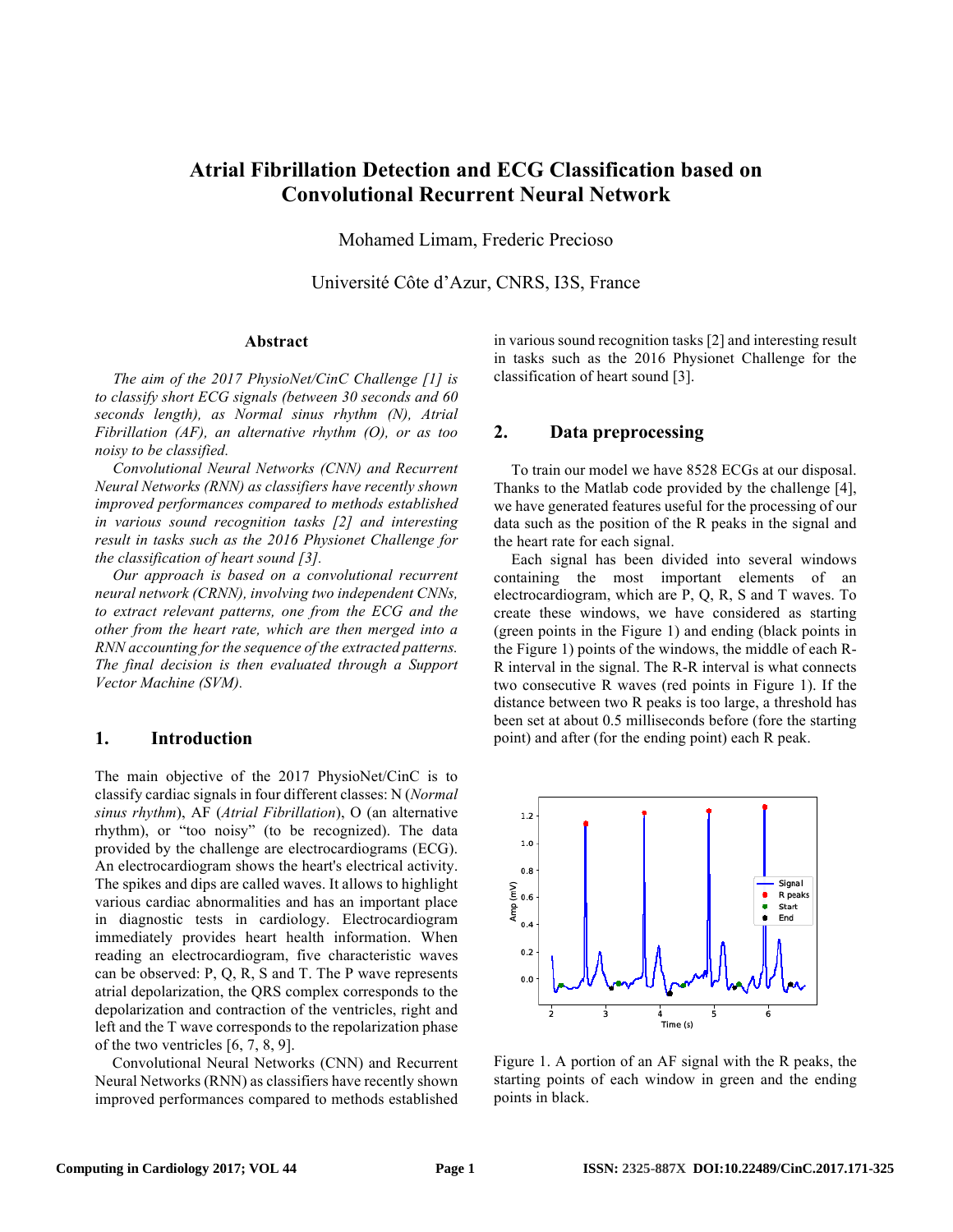

Figure 2. Windows extract from the AF signal.

We rescale the heart rate between [0, 1].

## **3. Model**

For reducing the problem of multiclass classification we have decided to implement a strategy *One-Vs-All.* We consider the problem as a multiple binary classification problem.

We have implemented a hierarchical model consisting of three CRNNs. The first model classifies the AF class against the rest of the classes (i.e. N, O and Noisy). Then we discard the AF samples from the dataset and we train a second model which classifies the N class against the rest. Here the remaining samples are from O and Noisy classes. We repeat a third time for the last model we discard the samples of the class N and we train the last model which classifies the O class against the Noisy class.

To know the class of a signal it will be necessary to start by making a prediction on the first model. If the model predicts that the signal belongs to the class AF we stop here. Otherwise we return the signal to the second model. If the model predicts that the signal belongs to the N class, we stop at this level. Or it will be necessary to make a last prediction on the last model to know if the signal belongs to the O class or to the Noisy class.

## **3.1 Architecture**

We describe here the structure of the CRNN. The model has two inputs: one for the ECG and the other for the heart rate. Each input is then represented by high-level features given by the output of a CNN. These high-level features are extracted separately, then concatenated and input into a RNN. Feature extraction is performed by 1-dimensional convolution layers leading to a 1-dimensional high-level feature vector output which is then seen as a sequence of feature values and sent to a recurrent layer to learn the longer-term temporal dependencies between relevant patterns present in the features.

| Layers                | Parameters     | Activ.      |
|-----------------------|----------------|-------------|
| Convolution 1D        | 32             | <b>ReLU</b> |
| Max-Pooling 1D        | $\mathfrak{D}$ |             |
| Dropout               | 0.05           |             |
| Convolution 1D        | 64             | ReLU        |
| Max-Pooling           | 2              |             |
| Dropout               | 01             |             |
| Convolution 1D        | 128            | ReLU        |
| Max-Pooling 1D        | $\mathfrak{D}$ |             |
| Dropout               | 0.15           |             |
| Merge / Concatenation |                |             |
| Masking Layer         |                |             |
| <b>LSTM</b>           | 64             | Tanh        |
| LSTM                  | 64             | Tanh        |
| Dense Layer           | 2              | Softmax     |

Table 1. Convolutional Recurrent Neural Network layers and parameters.

The ECG and the heart rate data have sequences of different lengths. Before being input to our architecture, the sequences are zero padded. This leads to use a Masking Layer in the network in order to discard dimensions of the output feature vector resulting from zero padded processed values that we do not want the recurrent network to take into account as sequence values.

First the input is sent to three 1D convolutional layers. Between each convolutional layer we add max-pooling layer which extracts the maximum value of the filters and thus provide the most informative features while avoiding redundancy and reducing computational cost thanks to data reduction. In addition to max-pooling layers, dropout have been added to reduce overfitting. For the convolution we used kernels of size 3.

For the next step, we use RNN, more precisely Long Short-Term Memory (LSTM) [5]. Unlike a conventional RNN the LSTM solve two problems: LSTM can handle long-term dependencies and solve vanishing gradient issue. We have 2 consecutive LSTM layers in order to increase the length of time dependencies.

The last layers here are a dense layer with two outputs followed by a softmax layer. The two outputs correspond to the binary classification of the *One-Vs-All* strategy for each class.

All these layers are detailed in the Table 1 above and a diagram presents their organization in Figure 3 below.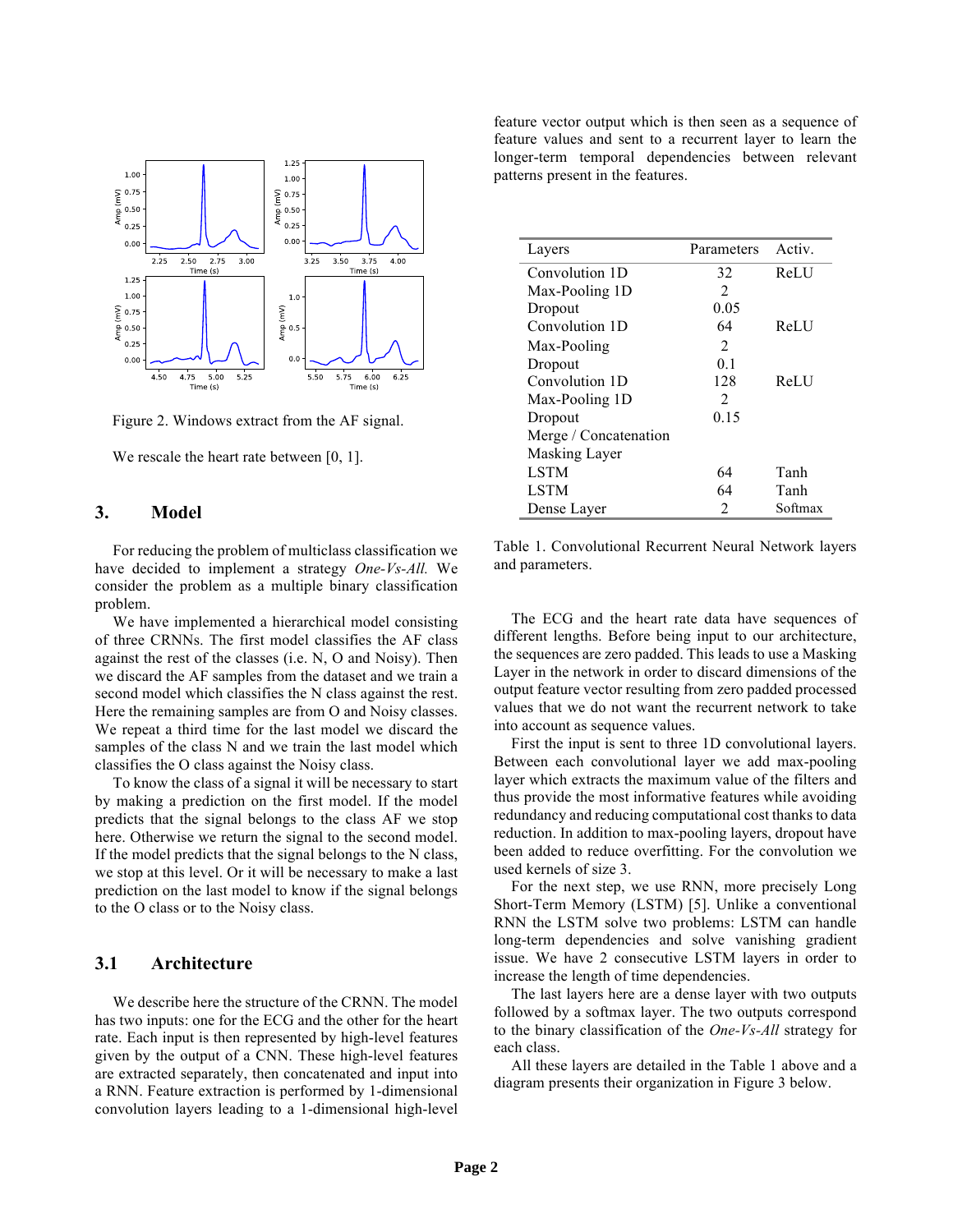

Figure 3. Our CRNN Model. The bold boxes are repeated processes.

## **3.2. Training**

For training our models we split our data into training and validation set. We use 85 % for training and 15 % for validation. The validation is composed of 15% of each class.

Convolutional and LSTM layers are using Glorot uniform weight initialization [10]. The dense layer is using He normal weight initialisation [11]. During training we used cross entropy as loss function and *Adam* as optimizer [12] with a fixed learning rate of  $10^{-4}$ . Our architecture has been implemented using *Keras* and *Tensorflow* as backend.

#### **3.3. Final classification**

Deep learning is only a data representation methodology on which decision algorithms can be applied. Here we have decided to use a SVM, which is known to be a powerful binary classifier. We have recovered the features generated by the last layer of LSTM and we have trained the SVM on these new representations.

# **4. Results**

Here are the results of the three models for the different classes, for the CRNN and CRNN-SVM. We use 85% of the data for training and 15% for validation.

Table 2. AF vs All model train result.

| AF vs All              | Sensitivity | Specificity Score |       |
|------------------------|-------------|-------------------|-------|
| <b>CRNN</b>            | 0.825       | 0.987             | 0.906 |
| CRNN-SVM $\vert$ 0.817 |             | 0.988             | 0.902 |

Table 3. N vs All model train result.

| N vs All               |       | Sensitivity Specificity Score |       |
|------------------------|-------|-------------------------------|-------|
| <b>CRNN</b>            | 0.928 | 0.917                         | 0.922 |
| CRNN-SVM $\vert$ 0.947 |       | 0.886                         | 0.916 |

Table 4. O vs Noisy model train result.

| O vs Noisy             |       | Sensitivity Specificity Score |       |
|------------------------|-------|-------------------------------|-------|
| <b>CRNN</b>            | 0.979 | 0.796                         | 0.887 |
| CRNN-SVM $\vert$ 0.994 |       | 0.771                         | 0.882 |

Table 5. AF vs All model validation result.

| AF vs All              |                     | Sensitivity Specificity Score |       |
|------------------------|---------------------|-------------------------------|-------|
| CRNN                   | $\vert 0.727 \vert$ | 0.986                         | 0.856 |
| CRNN-SVM $\vert$ 0.723 |                     | 0.987                         | 0.855 |

Table 6. N vs All model validation result.

| N vs All    | Sensitivity Specificity |       | Score |
|-------------|-------------------------|-------|-------|
| <b>CRNN</b> | 0.879                   | 0.847 | 0.863 |
| CRNN-SVM    | 0.907                   | 0.801 | 0.854 |

Table 7. Other vs Noisy model validation result.

| O vs Noisy             | Sensitivity Specificity |       | Score |
|------------------------|-------------------------|-------|-------|
| <b>CRNN</b>            | 0.969                   | 0.666 | 0.817 |
| CRNN-SVM $\vert$ 0.983 |                         | 0.672 | 0.827 |

The non-definitive result obtained with the CRNN on the validation dataset is 0.77. With the CRNN-SVM the result obtained is also 0.77. However, if we obtain the same results respectively 0.78 for AF and 0.89 for the Normal classes, the results on the Other class vary. With the CRNN we get 0.63 while with the CRNN-SVM the score for the Other class is 0.65.

## **5. Discussion**

We have presented our deep hierarchical model for the Physionet 2017 Challenge. The performance differs somewhat between our results during the training of our